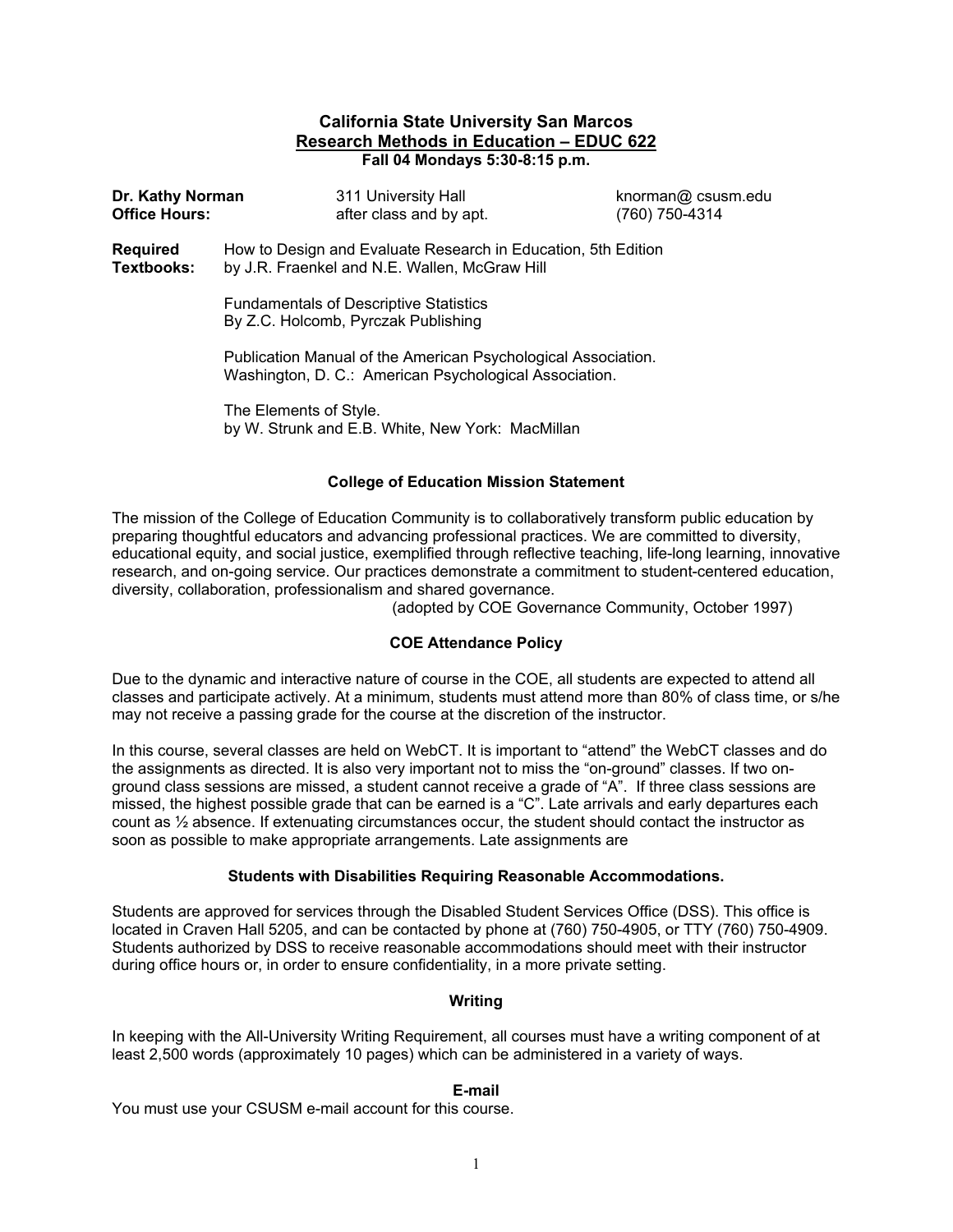## **Course Description**

This course is designed to introduce educational practitioners to the fields of educational research and evaluation. It explores quantitative and qualitative methods of designing and conducting research and evaluation in the context of classroom settings. It further examines measurement, assessment, common statistical techniques and methods for critiquing research and program evaluation studies.

#### **Course Objectives**

Students will increase their:

- understanding of various research methodologies and statistical techniques;
- ability to critique education research:
- knowledge of education research;
- skills in planning research; and
- ability to summarize and interpret research.

#### **Assessment of Course Objectives**

| 1. INITIAL RESEARCH ARTICLES AND SUMMARY | 5%  |  |
|------------------------------------------|-----|--|
| 2. DISCUSSION ANSWERS & PARTICIPATION    | 20% |  |
| 3. OBSERVATION                           | 10% |  |
| 4. INTERVIEWS                            | 10% |  |
| 5. VIDEOTAPING ANALYSIS                  | 10% |  |
| 6. JOURNAL ARTICLE CRITIQUE              | 10% |  |
| 7. RESEARCH STUDY PRESENTATION           | 10% |  |
| 8. RESEARCH PROPOSAL AND PRESENTATION    | 25% |  |

#### **Assessment 1**

## **INITIAL RESEARCH ARTICLES AND SUMMARY**

Bring copies (full text, not abstracts) of 3 articles about different research studies on a topic you are interested in. These should be from professional journals in education. Write one 1-2 page summary of the 3 articles and staple on top of the 3 articles. Be sure to put your name on the summary and to list the bibliographic information of each article (see APA book for proper format). These will be returned to you.

#### **Assessment 2**

## **DISCUSSION ANSWERS & PARTICIPATION**

Each student will prepare 8 written reactions to assigned readings and class work. As with all written assignments, reactions must be word processed with correct spelling and grammatical usage. Each response should be approximately one page in length. Some of the discussions are "live," meaning that the reactions are word-processed and brought to class on the due date. The other discussions are posted in discussion rooms on WebCT. In each discussion room, one team member is responsible for facilitating the discussion about the readings and the written reactions produced by team members. Every member of the team facilitates at least one of the discussions. Explicit requirements for each discussion entry will be provided prior to dates you should work on them.

Performance Criteria for Successful Participation of WebCT Discussions

- You agree with your teammates upon a deadline by which the reading reaction will be posted for others to read (e.g., sent by 9 p.m. on Monday evening) and a "window of time" after your postings during which you will engaged in dialogue in your base team's discussion room (e.g., from Wednesday at 4 p.m. through Saturday at 9 p.m.).
- You post your reading reaction on or before the posting deadline.
- You read all of your teammates' reactions and are prepared to engage in the discussion board dialogue during the designated "window of time" to which your teammates have agreed.
- By the start of your "window of time," the facilitator will have posted two questions or prompts to which you will REPLY (not compose) with at least one response that reflects your perspective and your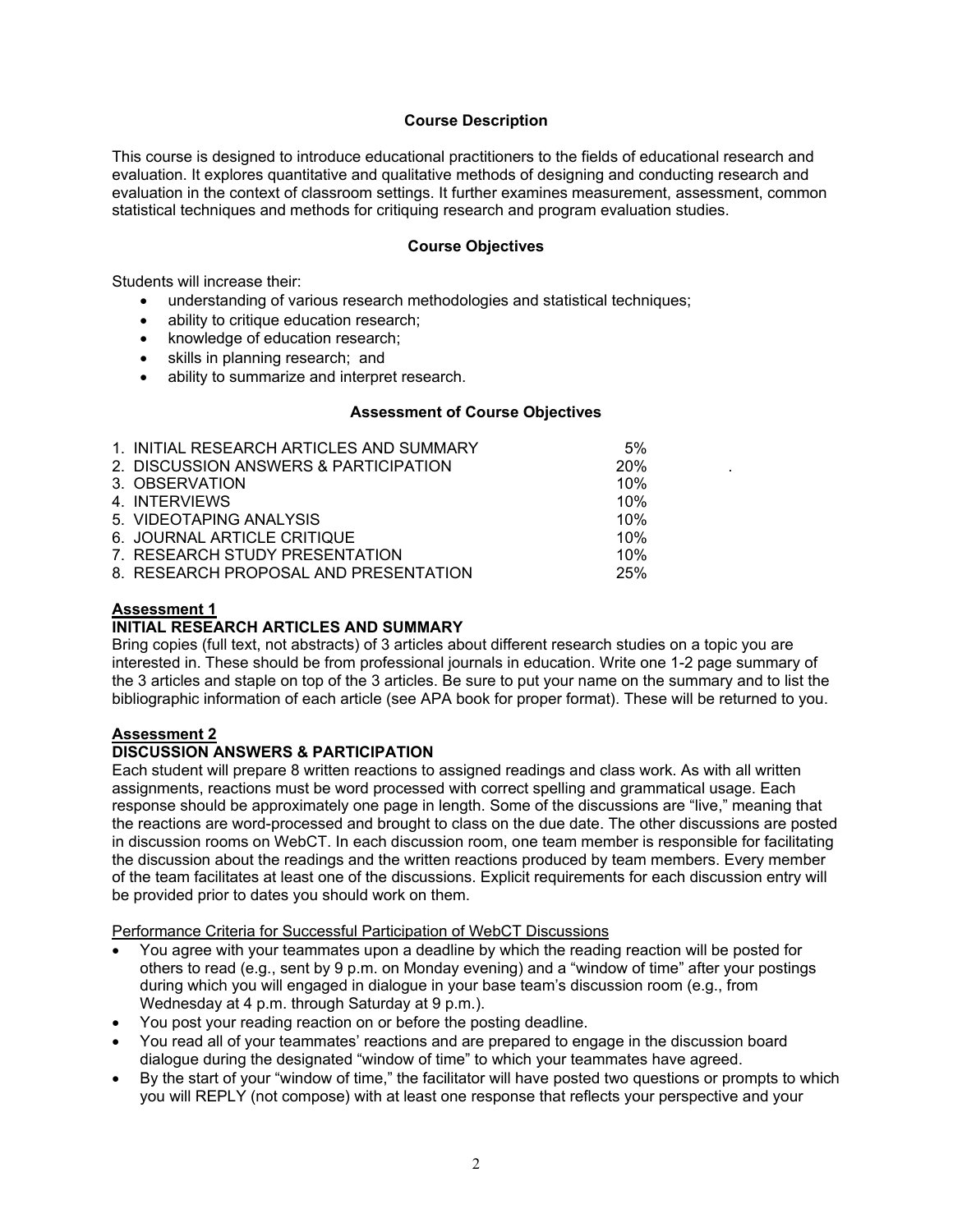reading of your teammates' reactions. Of course, additional postings are desirable and greatly encouraged. It is important to reply, rather than compose a new response, so that all of the dialogue regarding a particular question stays with that question. This is good online communication etiquette and avoids confusion.

- The criteria for a quality discussion board posting are as follows. The posting must clearly show that you have read each of your teammate's reflections. You may show this by making reference to classmates' statements in your posting. Even if you disagree with a teammate's perspective, your comments should always be respectful and professional in language and tone. Your dialogue should evidence your use of higher level reasoning skills (i.e., application, analysis, synthesis, evaluation). You also may pose your own questions to teammates.
- Within this time frame, the facilitator also will post a "group processing" question to which you will need to respond within the designated window of time.

## Performance Criteria for Successful Facilitation of WebCT Discussions

You will serve as discussion board facilitator at least once during the semester. You may have an option to facilitate a second time for extra points that count toward the 10 points of one Discussion entry. Specific responsibilities and success criteria for a facilitator are below.

- The facilitator "convenes" the exchange and reading of reflections. This means first communicating with teammates to jointly select a deadline for posting reading reactions (e.g. post by 9 p.m. on Monday evening).
- If necessary, the facilitator prompts teammates who do not post by the designated time in order to ensure timely delivery and reading of reflections. If adjustments in the deadline needs to occur because of an unexpected crisis on the part of a team member, it is the responsibility of the facilitator to help the team negotiate a new deadline.
- Prior to the agreed upon discussion board start and end dates and times, the facilitator reads all of the reflections and based upon all teammate's remarks, formulates two questions or discussion prompts that should stimulate construction exchanges of ideas. As with the reflections themselves, the questions or prompts should activate higher level reasoning skills (i.e., application to real life situations, analysis of concepts or issues, synthesis of divergent perspectives, and evaluation that includes a justification for assessments and judgments).
- The facilitator "convenes" the discussion board dialogue regarding the readings and reading reactions. This means getting agreement among teammates as to a "window of time" within which the facilitator's two questions or prompts will be posed and responses to the facilitator's prompts be posted (e.g., if reading reactions were posted on Monday by 8, p.m. prompts might be posted two days later on Wednesday at 5 p.m. and all exchanges may be expected to be completed by 9 p.m. on Saturday).
- The facilitator posts both of the discussion prompts or questions. Responses must stay within the same thread, so if a teammate does not "reply" but instead composes a reaction, the facilitator must prompt that teammate to reply. This ensures that all discussion comments stay with the particular question or prompt to which they refer. As the window for posting nears an end, if a teammate has not posted, the facilitator is to check in with the team member and, if necessary, negotiate a solution to whatever issue has arisen.
- Within the same "window of time" and after at least one contribution from each team member (including the facilitator), the facilitator posts a "group processing" prompt that is appropriate to the conversation and topic.
- The final and culminating responsibility of the facilitator is to compose a summary of the reading reactions, the discussion board dialogue, and the group processing (of approximately 1.5 to 2 pages in length) and to send this summary to the course instructor. This summary must include: a) a quote of at least one point from each reflection (including the facilitator's reflection) and a comment on why you selected it to highlight in the summary,

b) the two discussion prompts and at least two key discussion points per prompt,

c) the group processing prompt and a summary of the participant's processing, and

d) a personal reflection on the experience of performing the facilitator role (i.e., learnings, challenges, ways in which to improve in the future, what to teach others about how to be an effective facilitator).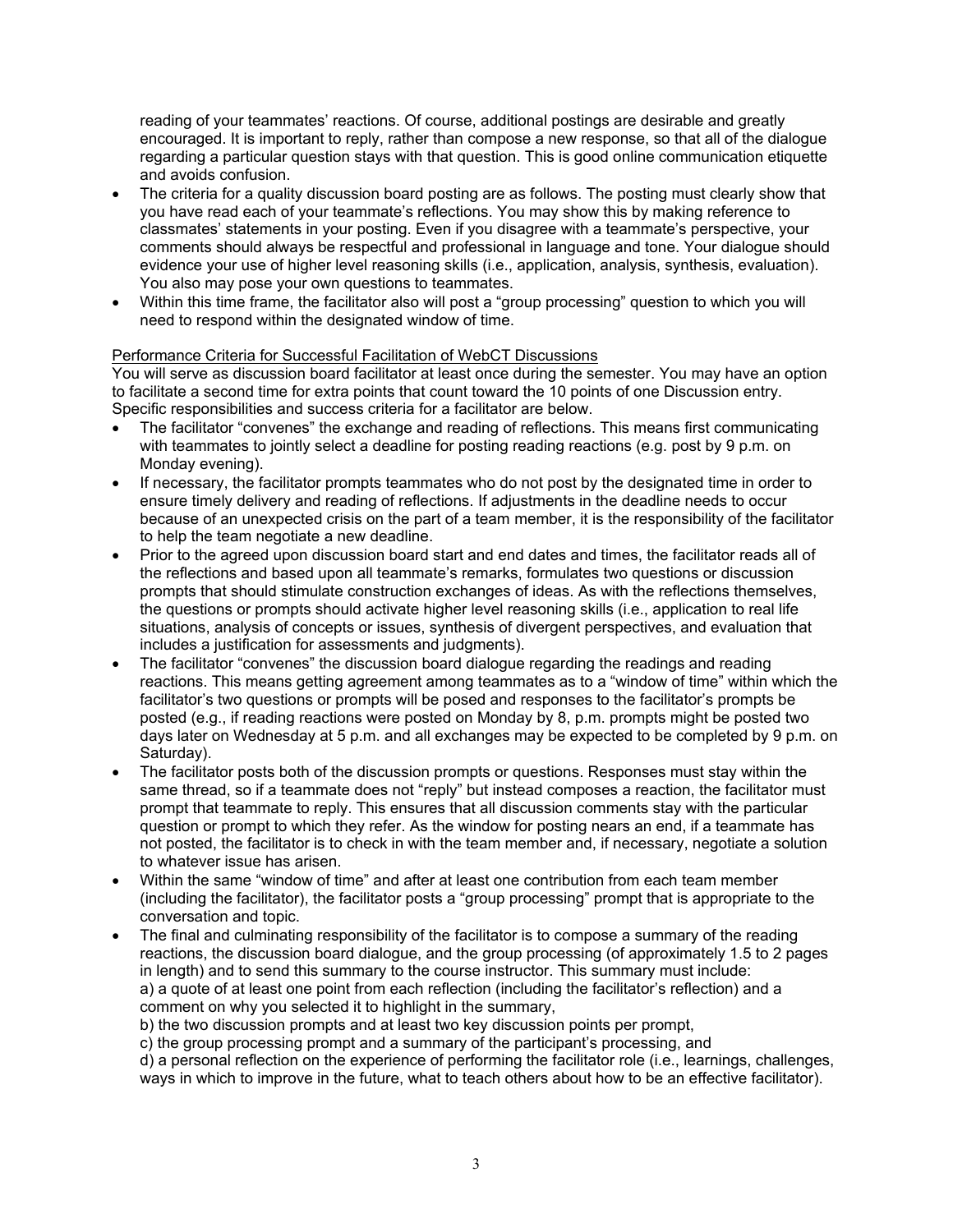- If any team member fails to submit a reading reaction, engage in the discussion room, or group process, this summary is where the facilitator reports to the instructor as well as what the facilitator and team did to encourage and support that team member's work completion and participation. If no such report is included in the summary, it is assumed that all base team members participated fully and with the highest of quality.
- This summary should be submitted to the instructor as the last entry in the WebCT Reading Reaction room within 72 hours of the end of the discussion and group processing.

## **DISCUSSION 1 QUESTION (to be brought to class on Sept. 13th)**

What might you focus on if you were planning a research study to learn more about what is occurring in your classroom or in your school? What information would you need to collect? What might the purpose of collecting the data be? How would this improve teaching/learning/education? Based on the 1 page handout on research methods, and the introduction to research methodologies in your text, what research method(s) might you use? Why would you use this method(s)?

**Assessments 3-8** instructions will be provided on WebCT prior to dates you should work on them.

## **Course Grading Criteria**

- 1. Distinguished Category (Grade of A). Reserved for exceptional students. The student is superior in all areas of writing, presentations, and participation. Required research and assignments are superior in both content and writing with outstanding observations and explanations; use of complex, strong vocabulary, appropriate use of APA form and style. Student demonstrates scholarly demeanor, and interest in learning beyond the standard expectation. All papers are turned in on time and the student is actively present during entire class sessions.
- 2. Commendable Category (Grade of B). Very good in all areas producing the expected reports, writings, and presentations. The assignments are turned in on time.
- 3. Acceptable or Average Category (Grade of C). Performance is acceptable and meets the minimum requirements.
- 4. Unacceptable (Grade of F). Absences, late arrival and early departure from class, lack of active participation, student does not demonstrate adequate knowledge of the subject matter. Assignments are not turned in on time.

**\_\_\_\_\_\_\_\_\_\_\_\_\_\_\_\_\_\_\_\_\_\_\_\_\_\_\_\_\_\_\_\_\_\_\_\_\_\_\_\_\_\_\_\_\_\_\_\_\_\_\_\_\_\_\_\_\_\_\_\_\_\_\_\_\_\_\_\_\_\_\_\_\_\_\_\_\_\_\_\_\_\_\_** 

## **CLASS 1: Aug. 30th**

Introduction to Research Class, Texts, APA format Overview of Types of Research Methods Research Questions and Problems Human Subjects Protection & Institutional Review Board Culminating Experience for Masters: Thesis vs Project Literature Reviews and Library Research Topic You are Interested In Research Question

Search Terms

# **For 2nd class on Sept. 13:**

- 1. Bring your school or school district Human Subjects Protection & Institutional Review Board (Research Permission) forms and instructions.
- 2. Read Chapters 1-3
- 3. Bring Initial Research Articles and Summary (See Assessment 1)
- 4. Bring Discussion 1 Answer (See Assessment 2: Discussion 1 Question)

**\_\_\_\_\_\_\_\_\_\_\_\_\_\_\_\_\_\_\_\_\_\_\_\_\_\_\_\_\_\_\_\_\_\_\_\_\_\_\_\_\_\_\_\_\_\_\_\_\_\_\_\_\_\_\_\_\_\_\_\_\_\_\_\_\_\_\_\_\_\_\_\_\_\_\_\_\_\_\_\_\_\_\_**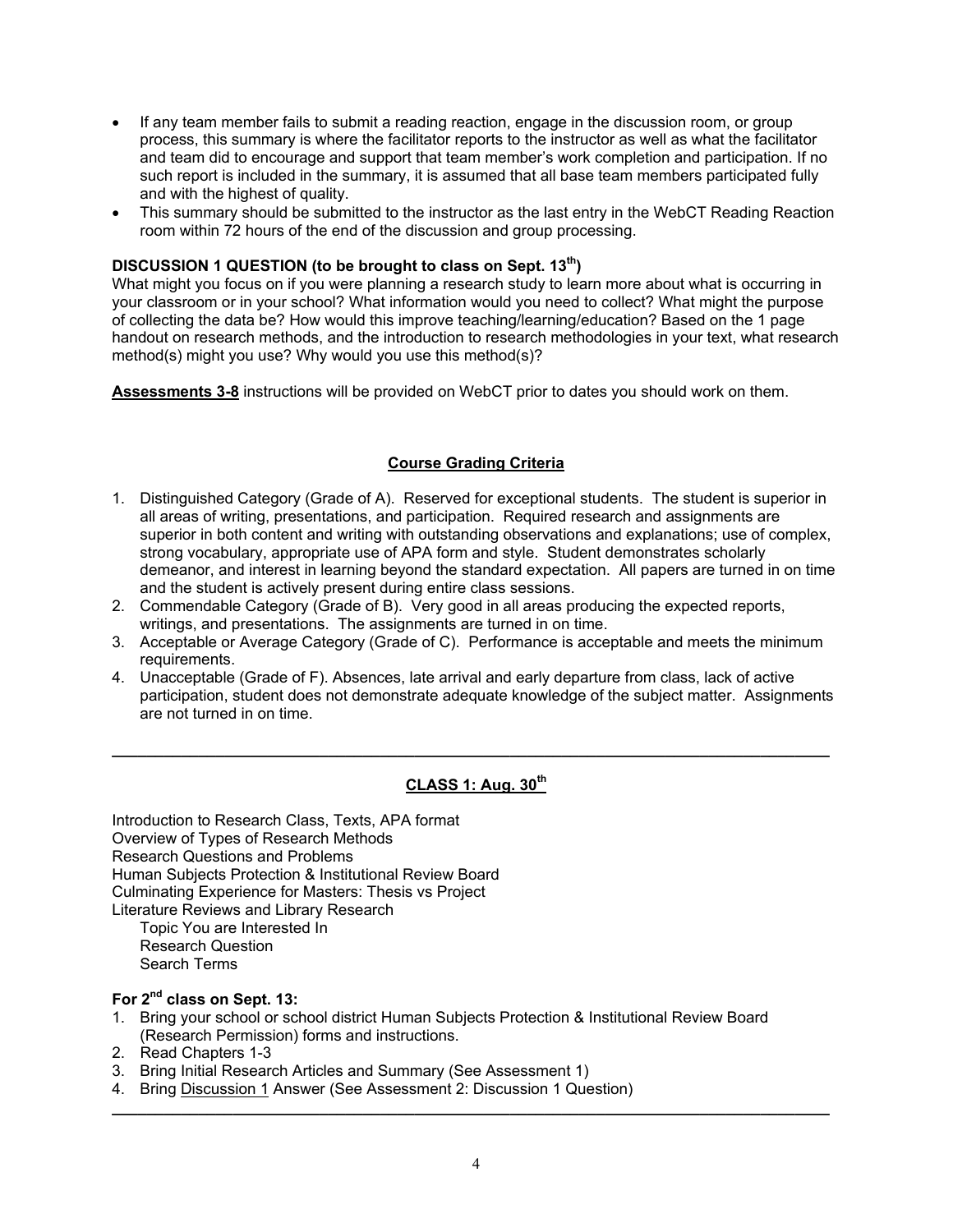## **RUBRIC FOR WRITTEN ASSIGNMENTS**

| Category            | <b>Distinguished</b> | Acceptable | Unacceptable | <b>Your Score</b> |
|---------------------|----------------------|------------|--------------|-------------------|
| Organization        |                      |            |              |                   |
| <b>Completeness</b> |                      |            |              |                   |
| <b>Content</b>      |                      |            |              |                   |
| Relevance           |                      |            |              |                   |
| Cogency             |                      |            |              |                   |

#### **Categories for Evaluation Explanation**

- 1. Organization. Evidence of a logical and meaningful consistency in the structure of the response to the structure of the assignment, evidence of planned presentation having a clear flow from the beginning, through the middle, to the conclusion.
- 2. Completeness. Evidence of having covered all parts of the assignment in the response.
- 3. Content. Evidence of having developed the response from significant concepts and insights gained from the readings, drawing upon relevant theories, literature, and citing sources in APA form and style as appropriate.
- 4. Relevance. Maintenance of pointed and clear relationships in response to the assignment, avoidance of digression from the main points of assignment, avoidance of boilerplate or filler material, and avoidance of redundant matter and educational jargon.
- 5. Cogency. Depth and breadth of insight, reasoning, and understanding exhibited in response through the integration of thought and argument.

#### **Levels of Performance Explanation**

- 1. Distinguished
	- a. Few errors—proper grammar, spelling, and punctuation.
	- b. Clear focus and use of appropriate/consistent tense and tone.
	- c. Depth and complexity of ideas—details, reflection, analysis, and thought.
	- d. Use of references indicates substantial research.
	- e. Use of a variety of sentence length and structure (follows APA form and style).
- 2. Acceptable
	- a. Some errors in grammar, spelling, and punctuation
	- b. Grammatical errors do not interfere with communication.
	- c. Focused on a purpose—suitable tone and use of historic present.
	- d. Depth of ideas supported by relevant details.
	- e. Use of references indicates ample research.
	- f. Logical organization.
	- g. Varied sentence structure—acceptable and effective language.
- 3. Unacceptable
	- a. Attempt to establish and maintain purpose and communicate with the audience.
	- b. Unelaborated idea development and repetitious details.
	- c. Unelaborated details.
	- d. Use of few references.
	- d. Use of non-current literature.
	- e. Errors in grammar, spelling, and punctuation
	- f. Lapses in focus and coherence.
	- g. Use of simplistic and awkward sentences.
	- h. Use of imprecise and simplistic language.